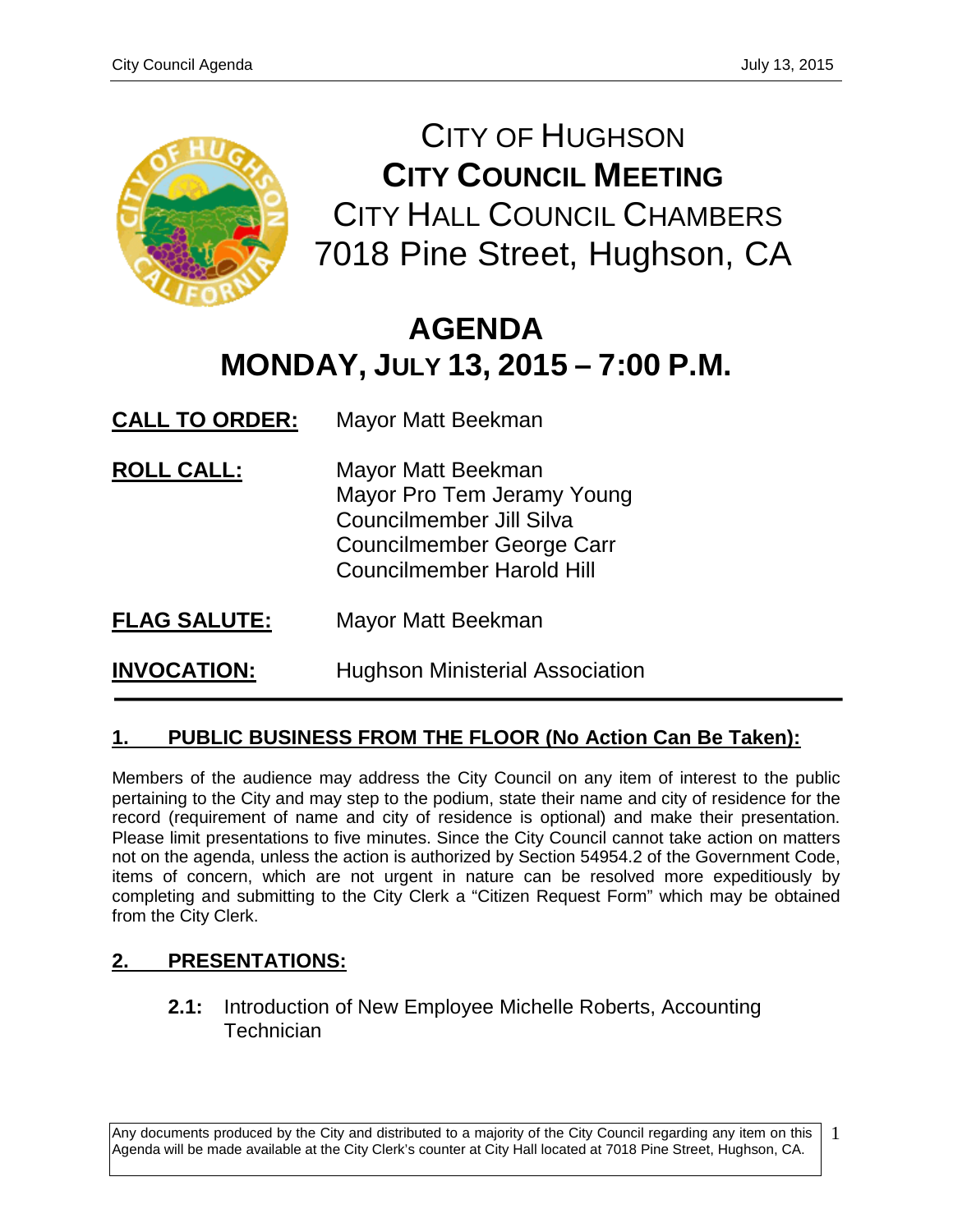#### **3. CONSENT CALENDAR:**

**All items listed on the Consent Calendar are to be acted upon by a single action of the City Council unless otherwise requested by an individual Councilmember for special consideration. Otherwise, the recommendation of staff will be accepted and acted upon by roll call vote.**

- **3.1:** Approve the Minutes of the Regular Meeting of June 22, 2015.
- **3.2:** Approve the Warrants Register.
- **3.3:** Approve the lease agreement with Holtzclaw Compliance to occupy office space at the Hughson Business Incubation Center (City Hall Annex Building) at 7012 Pine Street and authorize the City Manager to execute the lease agreement.

#### **4. UNFINISHED BUSINESS:**

## **5. PUBLIC HEARING TO CONSIDER THE FOLLOWING:**

- **5.1:** Introduce and waive the first reading of Ordinance No. 2015-07, an Ordinance of the City Council of the City of Hughson, adding a new Chapter to the Hughson Municipal Code (HMC), Chapter 17.03.062 – Reasonable Accommodation.
- **5.2:** Introduce and waive the first reading of Ordinance No. 2015-08, an Ordinance of the City Council of the City of Hughson, amending the Hughson Municipal Code (HMC) Chapter 17 – Zoning, regarding Transitional and Supportive Housing.
- **5.3:** Introduce and waive the first reading of Ordinance No. 2015-09, an Ordinance of the City Council of the City of Hughson, amending the Hughson Municipal Code (HMC) Chapters 8.08.010 – Definitions, 8.08.035 – Animals as a nuisance, 8.26.020 – Definitions, 8.26.050 – Property maintenance standards and unlawful conditions, 10.32.290 – Commercial vehicle parking, 17.02.008 – Residential zones, 17.02.012 – Commercial zones, and 17.02.020 – Public use zones.
- **5.4:** Approval of Resolution No. 2015-21b, Confirming Diagrams, Assessments and Reports and Levying Assessments for Fiscal Year 2015/2016 for All Landscape and Lighting Districts and Benefit Assessment Districts within the City of Hughson
	- 1. Conduct a Public Hearing to consider approval of the Fiscal Year 2015-2016 assessments for the City of Hughson Landscape and Lighting Districts and Benefit Assessment Districts.

Any documents produced by the City and distributed to a majority of the City Council regarding any item on this Agenda will be made available at the City Clerk's counter at City Hall located at 7018 Pine Street, Hughson, CA. 2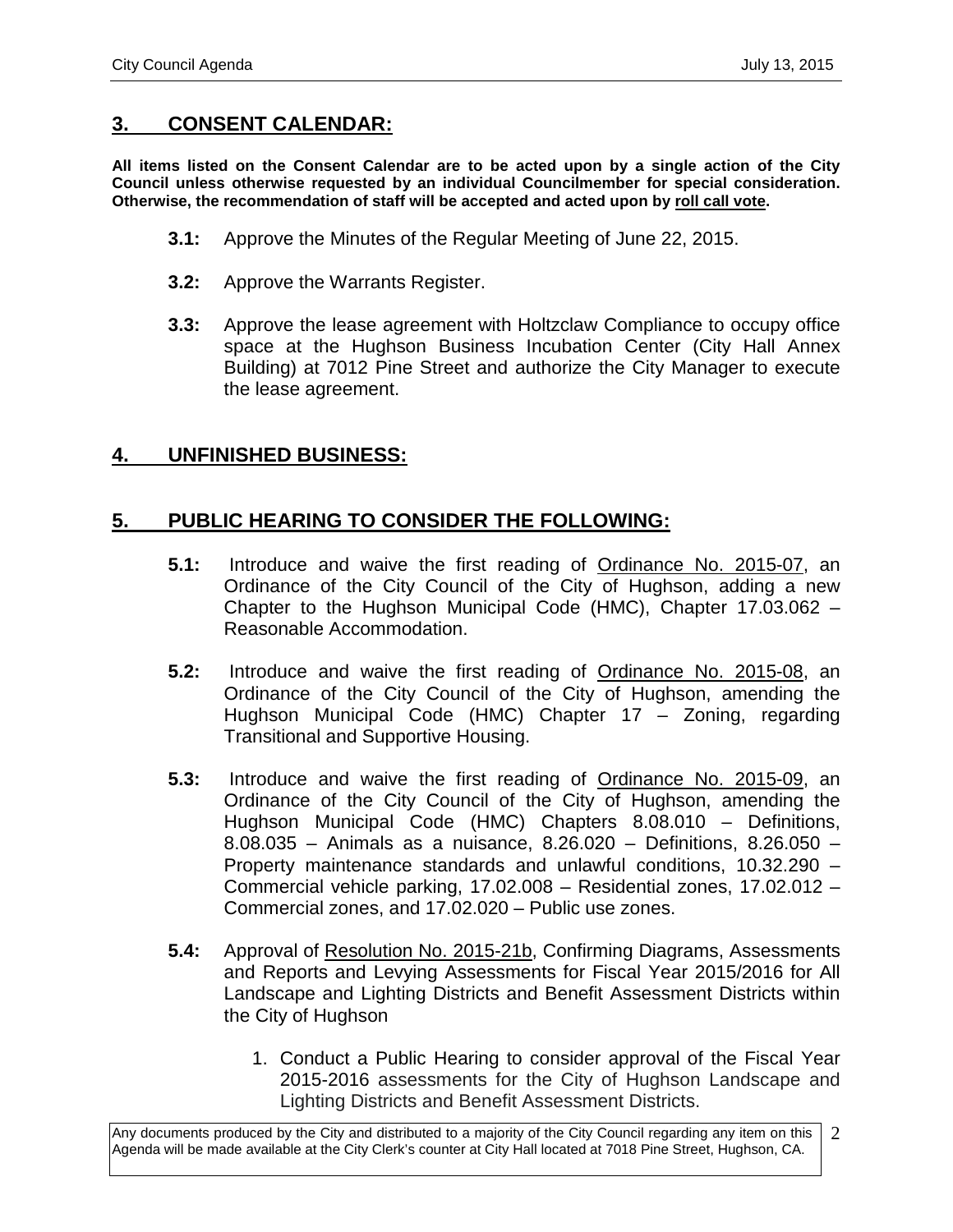- 2. Adopt Resolution No. 2015-21, confirming diagrams, assessments and reports and levying assessments for Fiscal Year 2015/2016 for all Landscape and Lighting Districts and Benefit Assessment Districts within the City of Hughson.
- 3. Direct the City of Turlock City Engineer to File, or Cause to be Filed, a Certified Copy of this Resolution and the Report for Each Assessment District with the Tax Collector for the County of Stanislaus.
- **5.5:** Conduct a public hearing to consider adoption of Proposition 218 noticed water rates for the City of Hughson and In the absence of a majority protest, move forward with the water rate increase in order to access Safe Drinking Water State Revolving Funds (SDWSRF) for the Well No. 7 Replacement Project through adoption of Resolution No. 2015-22.

## **6. NEW BUSINESS:**

#### **7. CORRESPONDENCE:**

**7.1:** Update of the Hatch Road and Santa Fe Avenue Signal Project.

#### **8. COMMENTS:**

**8.1:** Staff Reports and Comments: (Information Only – No Action)

**City Manager:** 

**City Clerk:**

**Community Development Director:**

**Director of Finance:**

**Police Services:**

**City Attorney:**

**8.2:** Council Comments: (Information Only – No Action)

Any documents produced by the City and distributed to a majority of the City Council regarding any item on this Agenda will be made available at the City Clerk's counter at City Hall located at 7018 Pine Street, Hughson, CA. 3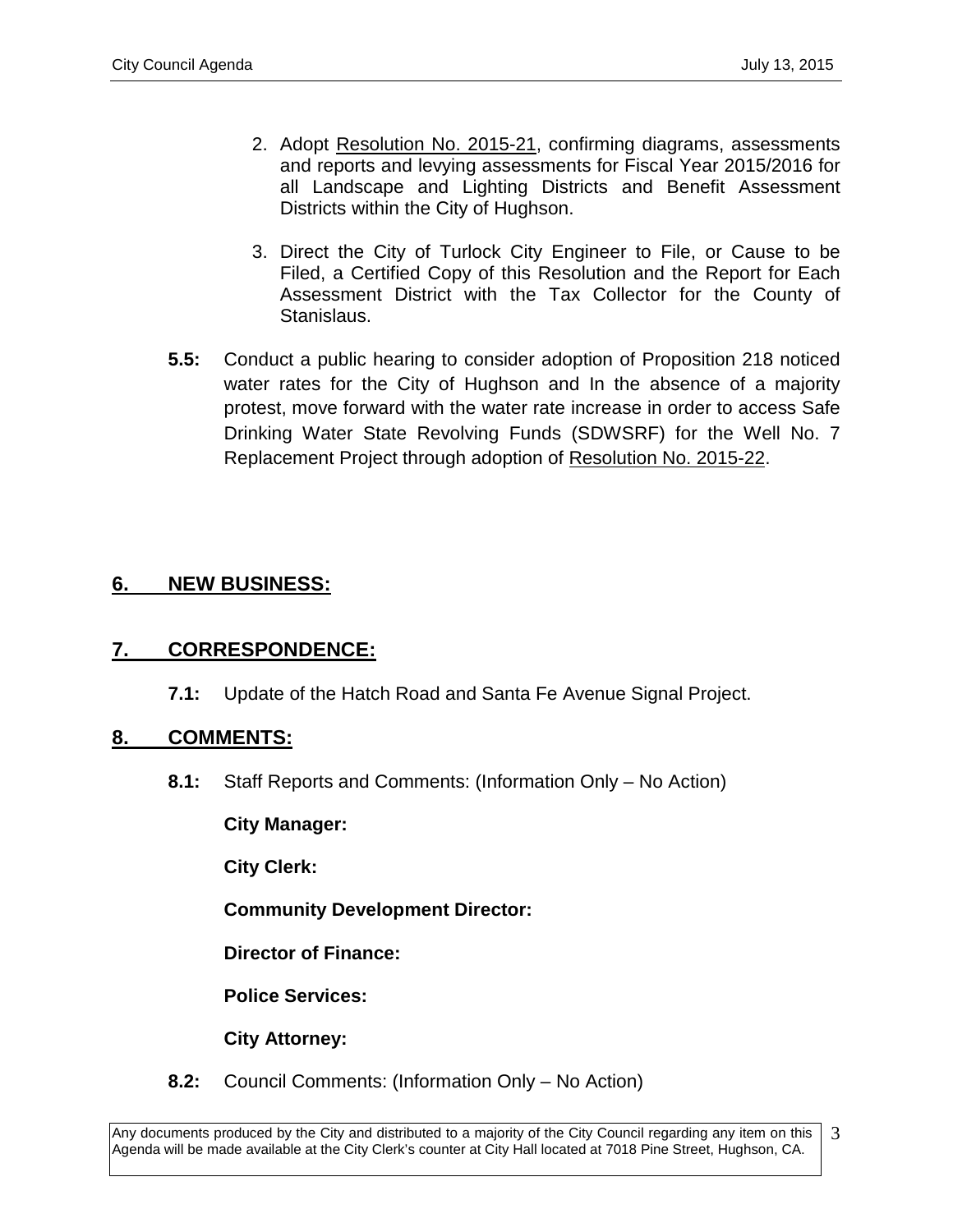#### **8.3:** Mayor's Comments: (Information Only – No Action)

## **9. CLOSED SESSION TO DISCUSS THE FOLLOWING:**

## **10. REPORT FROM CLOSED SESSION:**

## **ADJOURNMENT:**

#### **WAIVER WARNING**

If you challenge a decision/direction of the City Council in court, you may be limited to raising only those issues you or someone else raised at a public hearing(s) described in this Agenda, or in written correspondence delivered to the City of Hughson at or prior to, the public hearing(s).

## **UPCOMING EVENTS:**

| July 14          | Parks & Recreation Meeting, City Hall Chambers, 6:00 p.m.<br>$\blacksquare$             |  |
|------------------|-----------------------------------------------------------------------------------------|--|
| July 23          | Hughson Farmer's Market, Downtown Hughson, Charles St, 4:00-8:00 p.m.<br>$\blacksquare$ |  |
| July 27          | City Council Meeting, City Hall chambers, 7:00 p.m.<br>$\blacksquare$                   |  |
| <b>August 4</b>  | National Night Out!<br>$\blacksquare$                                                   |  |
| <b>August 10</b> | City Council Meeting, City Hall chambers, 7:00 p.m.<br>$\blacksquare$                   |  |
| <b>August 13</b> | Hughson Farmer's Market, Downtown Hughson, Charles St, 4:00-8:00 p.m<br>Ξ               |  |
| <b>August 27</b> | Hughson Farmer's Market, Downtown Hughson, Charles St, 4:00-8:00 p.m<br>$\blacksquare$  |  |

#### **RULES FOR ADDRESSING CITY COUNCIL**

Members of the audience who wish to address the City Council are requested to complete one of the forms located on the table at the entrance of the Council Chambers and submit it to the City Clerk. **Filling out the card is voluntary.**

#### **AFFIDAVIT OF POSTING**

| DATE:        | July 9, 2015      | TIME:   | $5:00$ pm         |
|--------------|-------------------|---------|-------------------|
| <b>NAME:</b> | Marilyn Castaneda | TITI F· | Management Intern |

Any documents produced by the City and distributed to a majority of the City Council regarding any item on this Agenda will be made available at the City Clerk's counter at City Hall located at 7018 Pine Street, Hughson, CA. 4